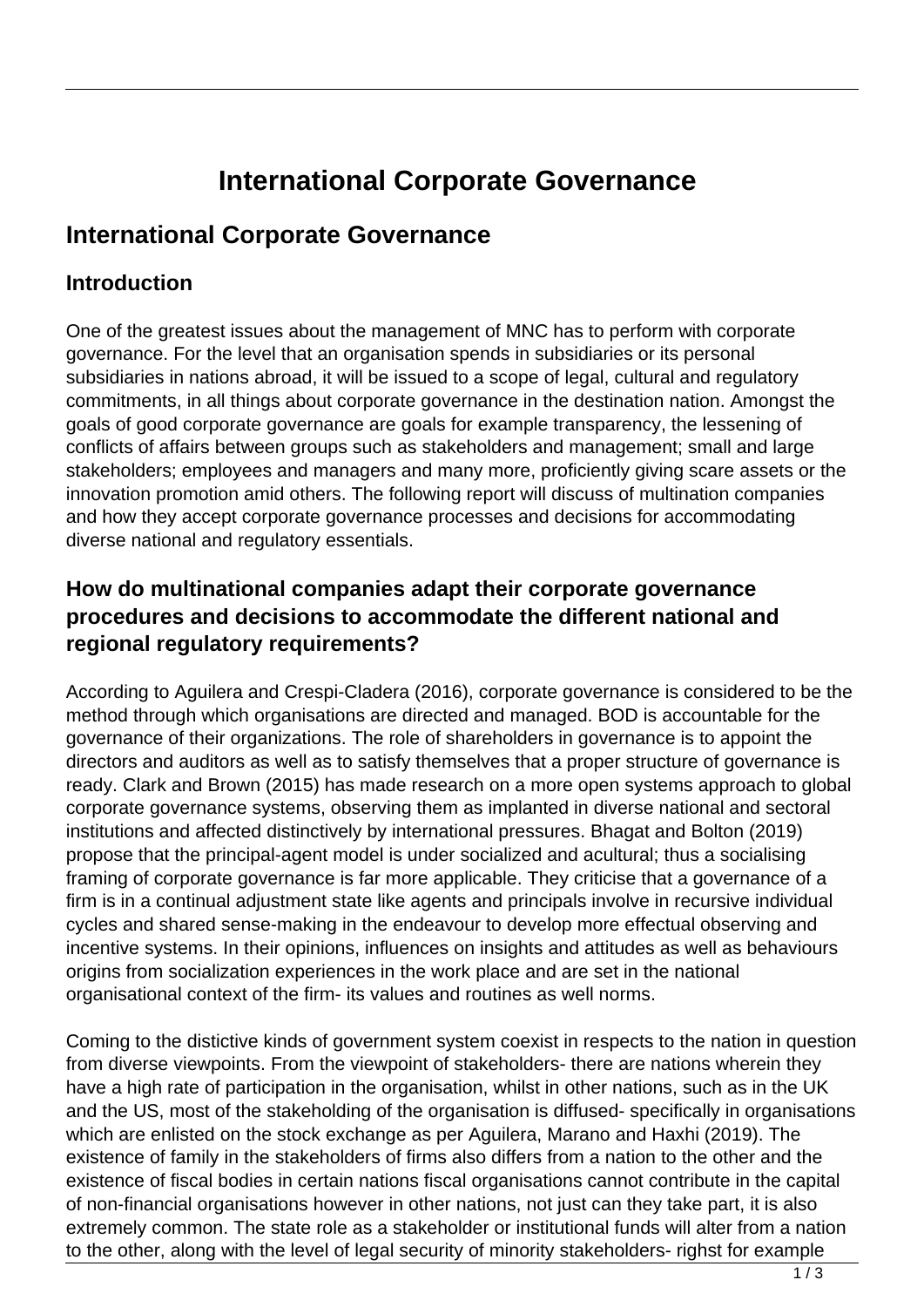vite per share, potential of voting by mail and or the shares blocking that a shareholder has before the construction of a general meeting of stakeholders, amid others.

Moreover Vargas-Hernández (2017) argued that global organisations need to perform in respects to the executive viewpoint, it is essential to deem who the executives will be in the diverse nations what their training and development is, their professional career (such as thinking about who will be eligible for production, marketing or finance domain and so on) they have examined, what will be the autonomy that administrators will enjoy when forming decisions what their salaries and incentives and roles will be in the BOD.

On the other hand, Yao and Liu (2019) as for the BOD, it will differ from a nation to nation, in respects of structure, functions, and composition and size and not for only the executive or government systems. A very significant factor is that the firm examines in every one of the marketplaces where it functionalises what is the level of independence of the board with regard to the executive directors, what is the level of independence of the diverse board committees, the circumstance in contexts of directors in general to various firms. Alternatively Chakabuda (2018) counter argued that there is an issue that has to perform with homophily and diversity. There has been an immense pressure in some nations to develop the diversity of BOD and this is an aspect the firm has to accept to as it extends all over the globe. In this factor, Averchenkova, et al., (2015) has currently done a research regarding women promotion in the BOD of listed organisations.

Filatotchev, Poulsen and Bell (2019) also stated that the firms need to consider what are the rights of bond holders should be issued by the firm, workforce and other groups of interests however author counter argued that diverse legal systems are not similar in nations that are governed by civil law for example Spain than in common law nations for example Anglo Saxon nations. Therefore, organisations enlisted in nations with a civil law base generally have a higher stake holding concentration, inclined to distribute less dividends and acquiring lower valuations of stock market, amongst other factors which at last causes a lower extent of market development.

Thus for above reasons it is to suggest for the firms which desire to globalise plan well the structure of corporate governance of the new firm and the aspects that may be influenced in diverse nations, the structure of ownership of the subsidiaries in the abroad and the benefits and demerits of pulling out the subsidiary on the stock exchange in the destination nation, since if it were perform so, it would be wholly issued to the regulation and legislation that has to perform with corporate governance of enlisted firms in the destination country.

### **Conclusion**

Thus from the above discussion, it is clear that all multinational businesses need to maintain specific rules and principles as per set by the government of different nations. Following them is not so easy and has different challenges which need to be met by proper strategic management.

# **Reference list**

1. Aguilera, R.V. and Crespi-Cladera, R., 2016. Global corporate governance: On the